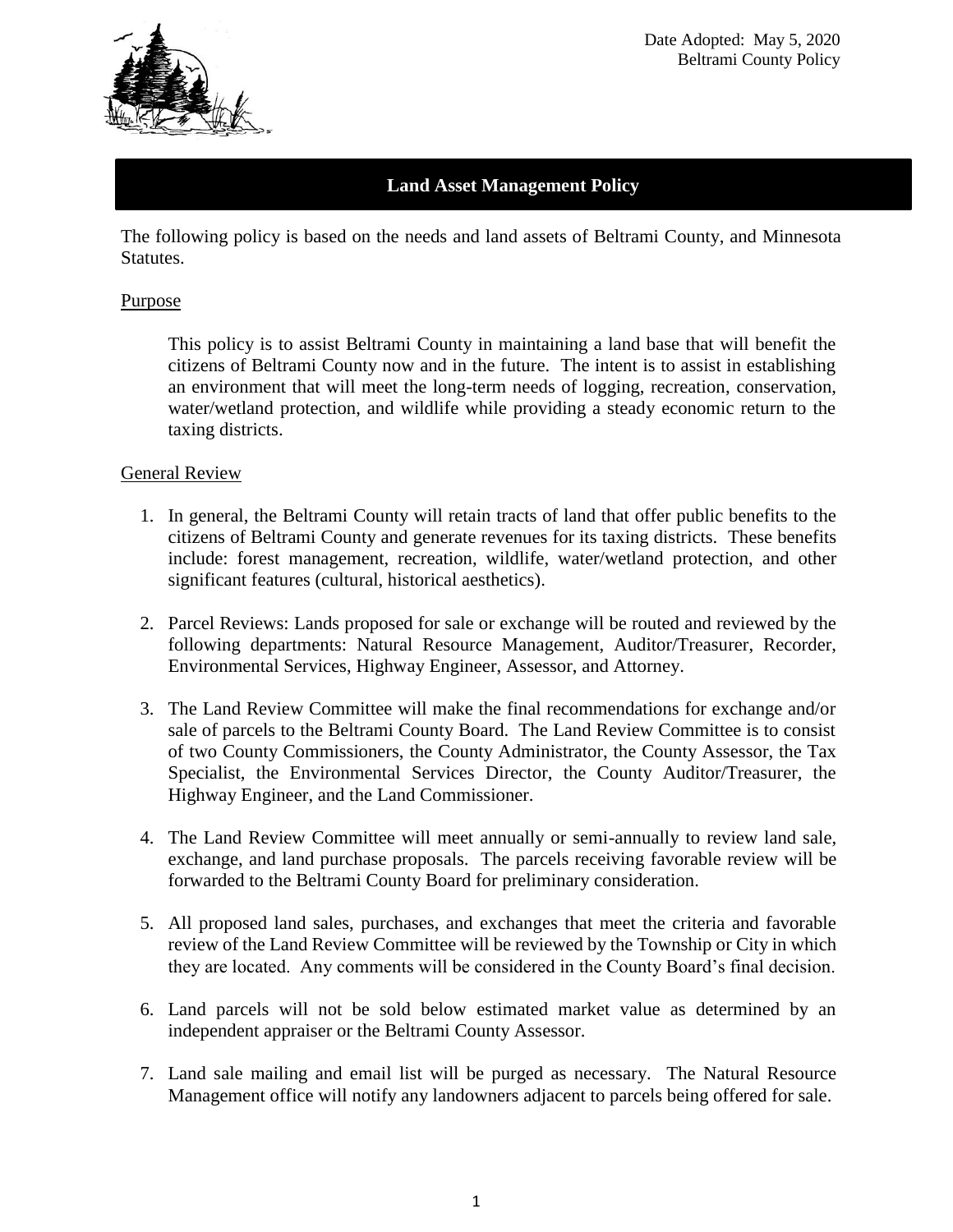

## Land Sale

- 1. Land sales procedures are governed by Minnesota Statute 282.
- 2. Requests for land purchases may be accepted and considered from private individuals.
- 3. Land sale parcels will be identified by the Land Commissioner that meet the following criteria:
	- platted property;
	- small, oddly shaped parcels;
	- parcels isolated from other County ownership;
	- parcels isolated from public access;
	- forfeitures that do not fit into a management strategy;
	- partial interest parcels where the county is the minor owner.
- 4. Land parcels will not be "subdivided" unless it is determined to be in the best interests of Beltrami County. Land parcels may be consolidated if it is determined to be in the best interests of Beltrami County.
- 5. Lands that will not be considered for sale include those:
	- classified as conservation lands;
	- classified as memorial forest;
	- located on "Protected Waters"; Protected waters listing can be found[:](http://files.dnr.state.mn.us/waters/watermgmt_section/pwi/BELT_PWILIST.PDF) [http://files.dnr.state.mn.us/waters/watermgmt\\_section/pwi/BELT\\_PWILIST.PDF](http://files.dnr.state.mn.us/waters/watermgmt_section/pwi/BELT_PWILIST.PDF)
	- with significant mineral deposits;
	- with significant features important to Beltrami County timber, recreation, wildlife, wetlands, green space, aggregate, etc.;
	- that provide access to other public lands;
	- within the Mississippi Headwaters Corridor: from Mississippi RM 27 to RM 47, classified as "wild", within 1000' of OHWM (Ordinary High Water Mark), from RM 47 to RM 90, classified as "scenic", within 500' of OHWM and, from RM 90 to RM 94, classified as "wild", within 1000' of the OHWM, unless approved by the Mississippi Headwaters Board;
	- located on Carr, Irving, Bemidji, Stump, Wolf, Andrusia, and Cass Lakes unless approved by the Mississippi Headwaters Board;
	- within Three Island County Park and the Movil Maze Recreation Area unless approved by the Beltrami County Board;
	- that would negatively affect other public entities if they were sold into private ownership.
- 6. Attempts will be made to ensure that lots that do not meet zoning codes in cities or townships will only be initially offered at "Private Auction" to adjacent landowners. Those parcels that are not sold at private auction shall be offered next at public oral auction.
- 7. Any parcel not sold at the time of the public oral auction will be available for sale "overthe-counter" at the appraised value on a "first come, first sold" basis.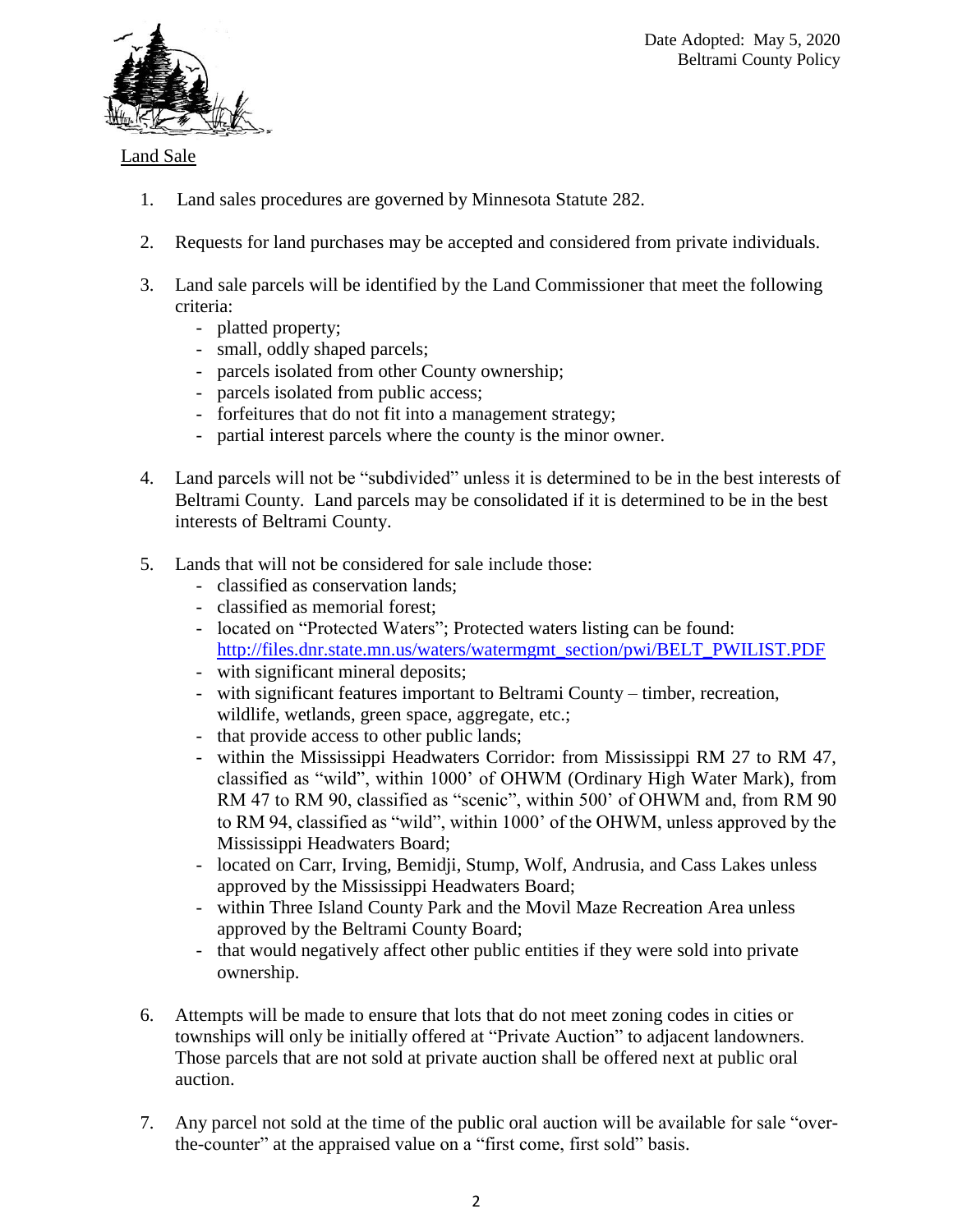

- 8. Payment: Parcels must be paid in full within three business days of the sale by the successful bidder. Other payment terms may be determined and approved by the County Board. Payment must be submitted to the Auditor/Treasurer's office in the form of cash, check, money order, or cashier's check. Credit Cards are not accepted.
- 9. All parcels are sold subject to all railroad, highway, conservation, and other easements.
- 10. All parcels to be offered must be reviewed by the State of Minnesota DNR.
- 11. All parcels to be sold must be classified as non-conservation lands.
- 12. The township/city must agree to the classification of non-conservation lands prior to the sale of such lands.
- 13. The public and private auctions are conducted by the County Auditor and the Land Commissioner. The public auction is an oral bid and the private auction is via sealed bid. The County Land Commissioner or the County Auditor is the recording secretary.
- 14. It is the "purchaser's" responsibility to obtain access and ensure that it meets zoning codes for their desired intent.
- 15. The County Board, at its discretion, may specify the purpose of specific parcels of land prior to selling. This may be conducted through a covenant on the parcel, or a bond running in favor of the County.
- 16. If necessary, the County will reserve a perpetual non-exclusive easement on a parcel to facilitate access needs or recreational needs.
- 17. The Purchaser should confirm any special assessments with the taxing jurisdiction.

### Land Exchange

- 1. Minnesota Statute 94.344 governs Land Exchange procedures.
- 2. All Land Exchange proposals must benefit Beltrami County.
- 3. The following conditions will be considered in a land exchange request:
	- provide access to County managed lands;
	- consolidate ownership;
	- significant features that would be in the best interest of the county;
	- significant environmental concerns important to the county;
	- must be of an equal or greater total value (land and/or timber);
	- parcels not classified as "conservation" lands;
	- parcels not classified as "memorial forest" lands.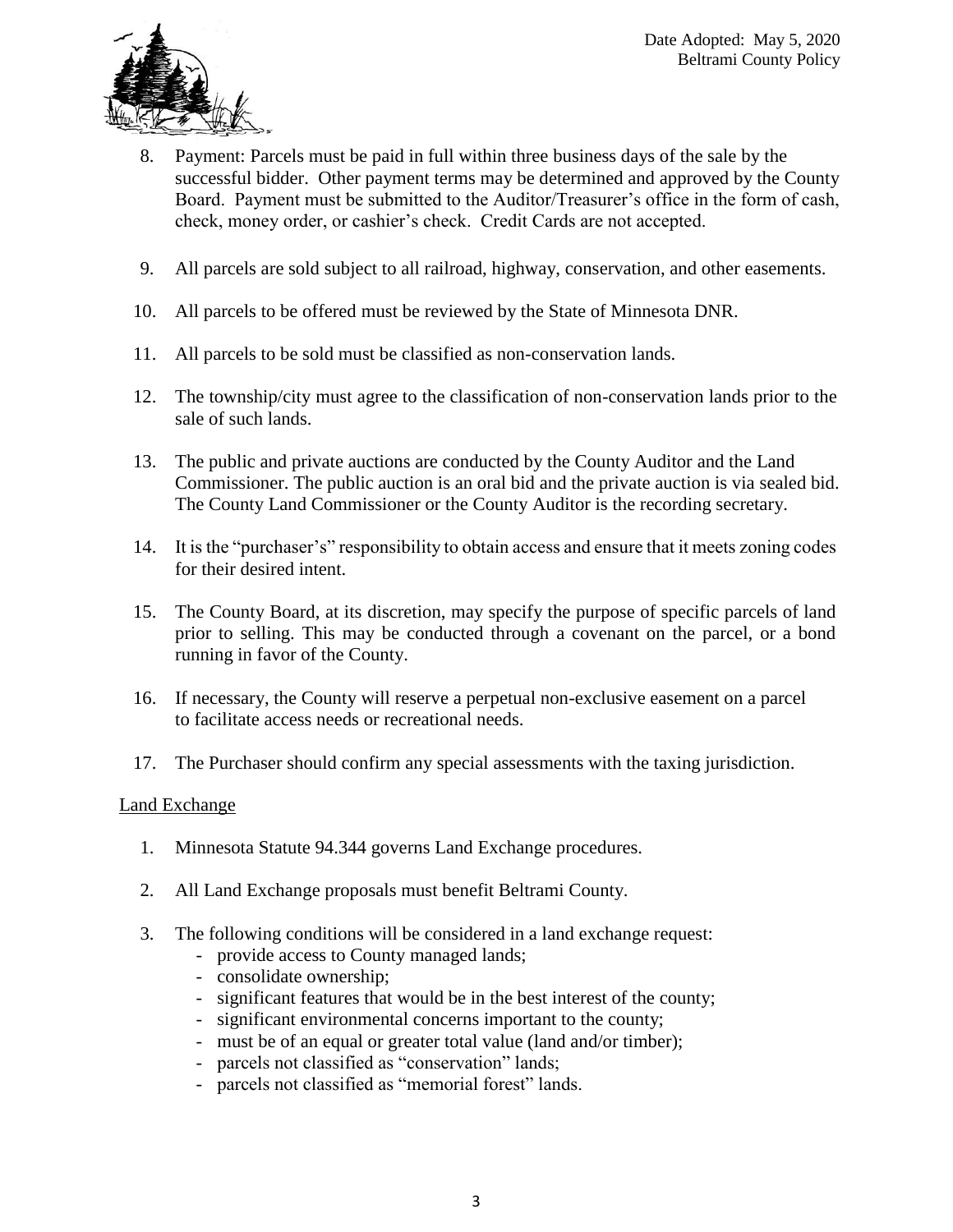

- 4. The township/city must agree to the classification of non-conservation lands prior to the exchange of such lands.
- 5. All land exchange requests must be submitted to the County Land Commissioner.
- 6. Request must include letter and completed form identifying specific request before any action is taken.

### Land Conveyance

- 1. Land conveyance to local governments is governed by Minnesota Statute 282.
- 2*.* Must adhere to the Beltrami County Resolution # 94-04-17; "*Tax Forfeited Land Conveyance Policy*".

### Land Purchases by Beltrami County

- 1. Must adhere to the Beltrami County Resolution # 02-02-03.5, "*Purchase of Private Land by Government Agencies".*
- 2. *Examples*
	- a. Access to large tracts
	- b. Must be of significant importance to the County as determined by the County Board.
- 3. Must have appropriate and adequate funding sources.

#### Policy Review

The needs and goals of Beltrami County will change in the future. The next review will occur in 2025.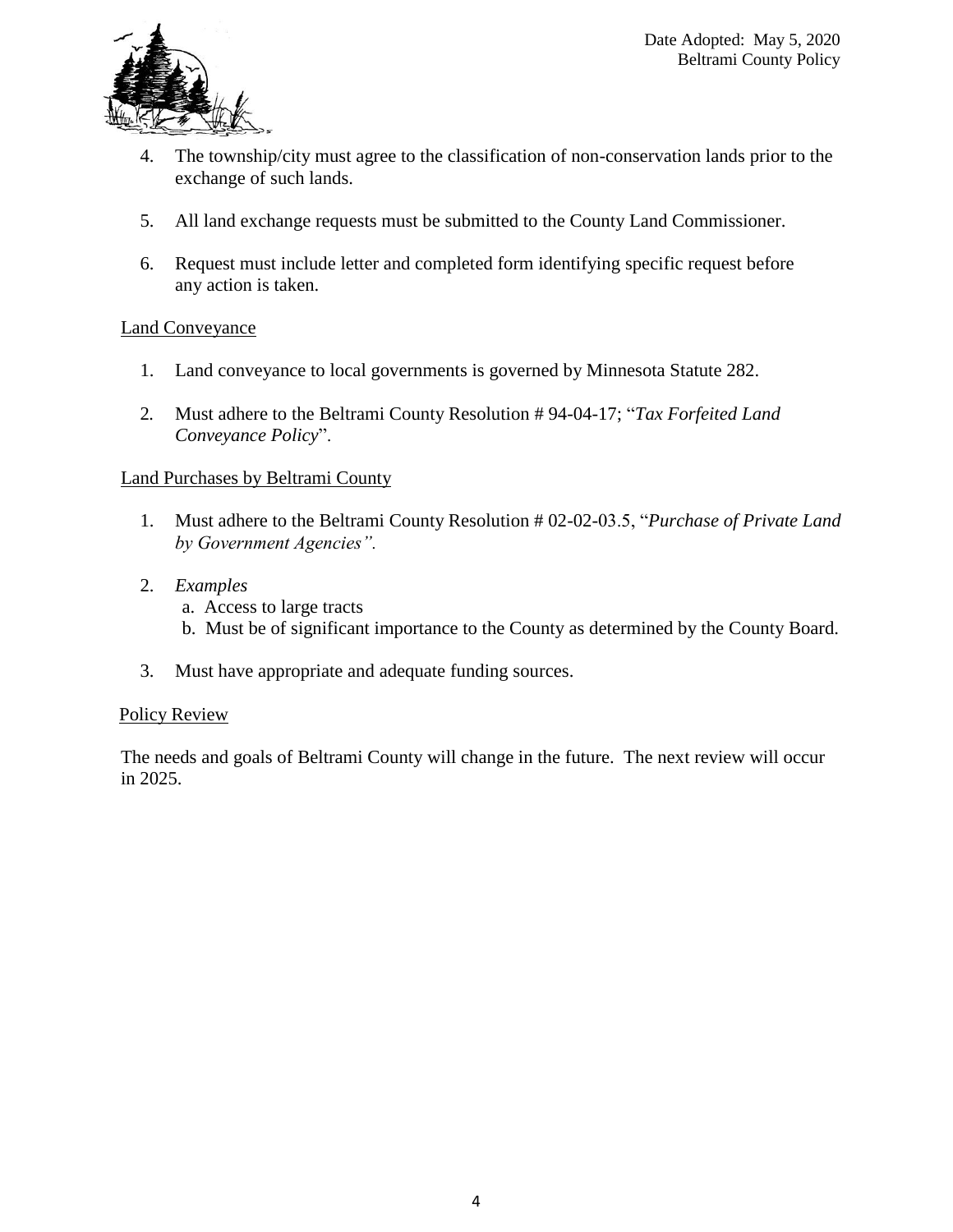

Date Adopted: May 5, 2020 Beltrami County Policy

## **Resolution 94-04-17**

# **Tax Forfeited Land Conveyance Policy**

**WHEREAS**, Minnesota Statutes 282.01, Subd. 1 provides for the conveyance of tax-forfeited land to governmental subdivision of the state,

**WHEREAS**, Some subdivisions have tax-forfeited land contiguous to or within their borders and in some cases have been granted land without charge but other subdivisions do not have lands contiguous to or within their borders and consequently can not avail themselves of the opportunity,

**WHEREAS**, All subdivisions have an equity in tax-forfeited lands but do not receive their fair share when land is conveyed without charge,

**WHEREAS,** Public purpose as it relates to a parcel is defined as any parcel intended to be used for governmental purposes, or any parcel intended to be used in such a way to benefit county residents as a community, not as individuals, or any parcel intended to be used to promote the public health, safety, and general welfare of county residences as a whole,

**NOW THEREFORE BE IT RESOLVED**, that any tax-forfeited land so conveyed to a governmental subdivision shall be subject to a fair appraisal, which shall be paid prior to conveyance. Parcels which are identified for public purpose will be subject to fifty (50%) percent of the appraisal, but not less than \$100.00, which shall be paid prior to conveyance.